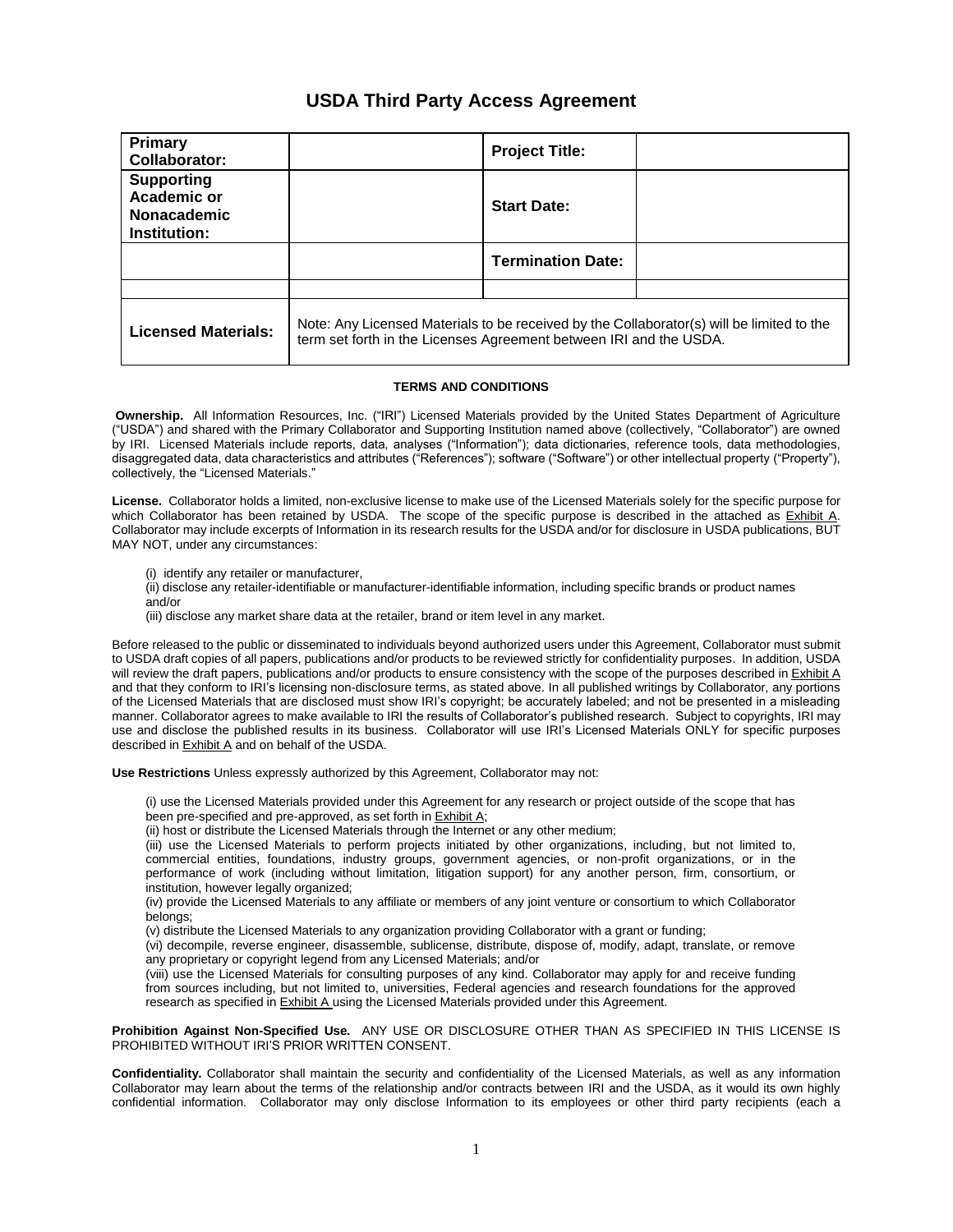"**Recipient**") with a need to know in connection with the specific purpose identified Exhibit A who have signed a non-disclosure agreement with Collaborator with confidentiality obligations no less stringent than those contained in this Agreement. Recipients of Licensed Materials shall maintain such information in an encrypted state. Collaborator shall maintain record of each Recipient requiring access to Licensed Materials. Collaborator shall have in place monitoring tools and controls sufficient to alert of any unauthorized attempt to access Licensed Materials or breach any controls that have been put in place to insure the confidentiality of Licensed Materials. Collaborator shall notify IRI within 24 hours of breach or unauthorized access attempt. Collaborator shall submit annual attestation to the presence and sufficiency of access and monitoring controls. Collaborator shall cause each Recipient to comply with the terms and conditions of this Agreement and shall be responsible for any breach of this Agreement applicable to the use of Licensed Materials by any such Recipient.

**Charges.** USDA is responsible for only those charges associated with its license grant, pursuant to a separate agreement with IRI. No additional charges will apply pursuant to this Agreement; provided that IRI may suspend this license in the event of nonpayment by USDA under its agreement with IRI.

**Breach.**IRI would lack an adequate remedy at law and would suffer irreparable injury if this Agreement is violated. In case of violation or imminent violation of this Agreement by Collaborator or any of its employees, IRI shall be entitled to injunctive relief without having to prove irreparable injury, lack of an adequate remedy at law posting bond or waiving any other rights or remedies. Collaborator will reimburse IRI for all expenses (including but not limited to attorneys' fees and expenses of investigation) incurred by IRI in enforcing its rights if Collaborator is shown to have breached this Agreement. IRI may also terminate this Agreement immediately upon notice to Collaborator in the event of breach.

**Indemnification.** Because IRI products and services are intended for internal use by Collaborator for the benefit of the USDA, each signatory agrees to jointly and severally indemnify and hold harmless IRI, its officers and directors against all claims, damages, losses, expenses or other liabilities arising from the disclosure of Information or use of the Licensed Materials other than in strict compliance with the terms and conditions of this Agreement.

**Accuracy.** Information consists primarily of estimates, representing IRI's opinion, based on projections using statistical procedures IRI deems appropriate. It is subject to inherent coverage, error rate and other statistical factors. Sources of information are not always under IRI's control.

**Limitation of Liability.** Because this license is granted by IRI as an accommodation to USDA, Collaborator agrees that IRI will not be liable, whether in contract, tort (including negligence) or otherwise, for any loss, expense, injury or damage of any kind including, without limitation, any actual, direct, indirect, special, incidental or consequential damages, whether suffered by Collaborator, or any other person or entity, even if IRI is advised or has knowledge of the possibility thereof, resulting, directly or indirectly, from IRI's failure to furnish any Licensed Materials; any errors, inaccuracies or omissions in the Licensed Materials; or the use of the Licensed Materials by Collaborator or others. Collaborator agrees that Collaborator's sole and exclusive remedy will be the correction of erroneous Information and References where feasible if timely brought to IRI's attention. These are Collaborator's exclusive remedies.

**Termination.** The license granted to Collaborator under this Agreement remains in effect for three (3) years from the date of approval by IRI and extensions *may* be granted at the sole discretion of USDA, subject to termination in the event of any of the following:

- (i) USDA has terminated its agreement with Collaborator; or
- (ii) the research project performed by Collaborator for USDA has ended.

Extension requests must be received by USDA at least sixty days (60) prior to the expiration of this Agreement. Notwithstanding the foregoing, IRI may terminate this Agreement at any time upon written notice to Collaborator. Upon termination, Collaborator shall return, destroy or purge all copies of the Licensed Materials and provide written certification of destruction and purging. IRI shall have the right, at its sole expense, to audit compliance with the terms and conditions of this Agreement, upon reasonable notice, during business hours, and in a manner that is not disruptive to Collaborator's business.

**General Provisions**. This Agreement and the parties' respective rights and duties shall be interpreted and governed in accordance with the laws of the State of Illinois.

| <b>INSERT NAME OF</b> | DV.<br>DI. | DATF .<br>. |  |
|-----------------------|------------|-------------|--|
| <b>PRIMARY</b>        |            |             |  |
| <b>COLLABORATOR 1</b> |            |             |  |

| <b>TIF PRIMARY</b><br><b>COLLABORATOR IS AN</b><br><b>INDIVIDUAL, INSERT NAME</b><br><b>OF SUPPORTING</b> | BY: | <b>DATE:</b> |  |
|-----------------------------------------------------------------------------------------------------------|-----|--------------|--|
| <b>INSTITUTIONI</b>                                                                                       |     |              |  |

| <b>USDA/ERS</b> | DV.<br>. .<br>$ -$ | DATE:<br>----- |  |
|-----------------|--------------------|----------------|--|
|                 |                    |                |  |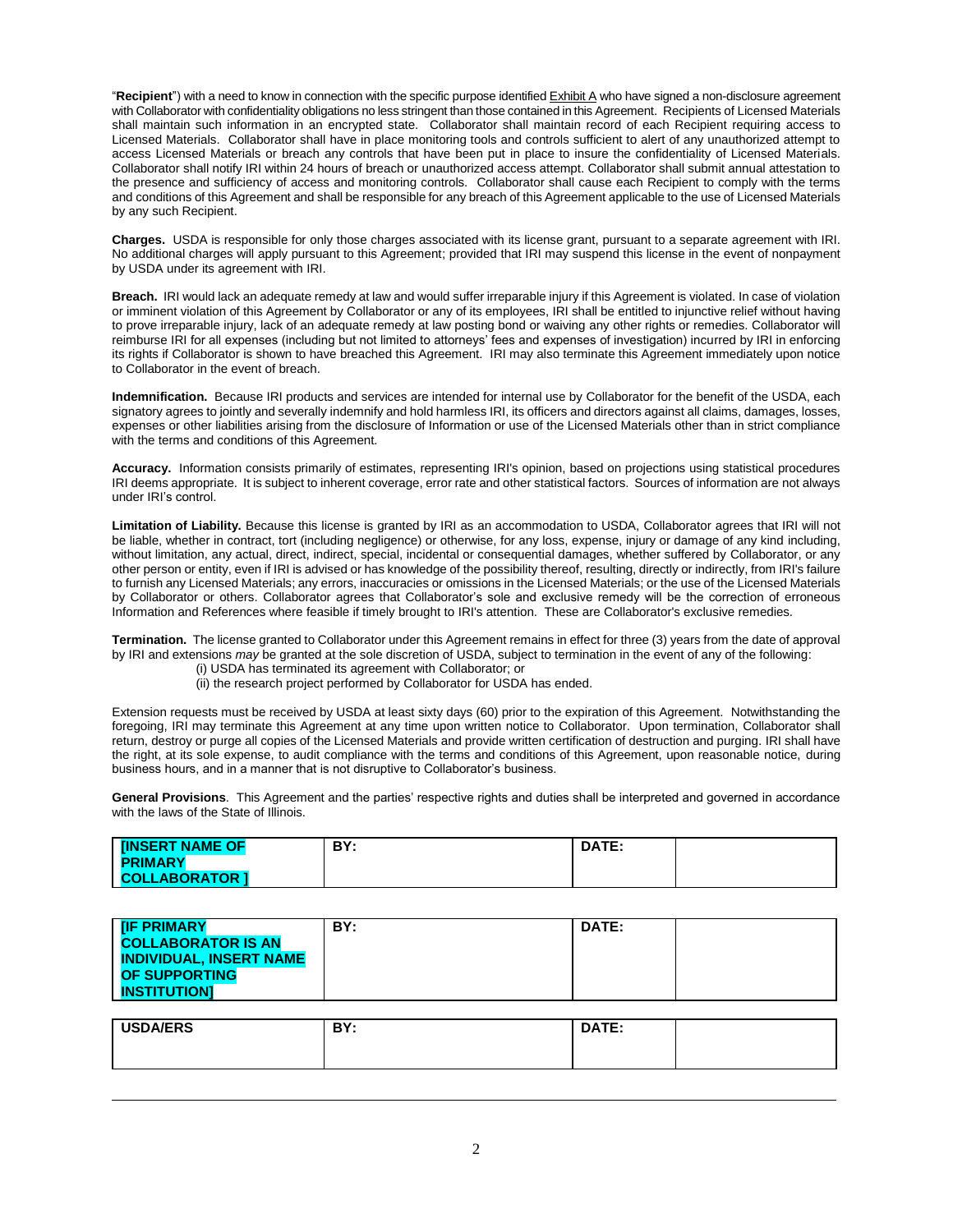| <b>INFORMATION</b><br><b>RESOURCES, INC.</b> | BY: | <b>DATE:</b> |  |
|----------------------------------------------|-----|--------------|--|
|                                              |     |              |  |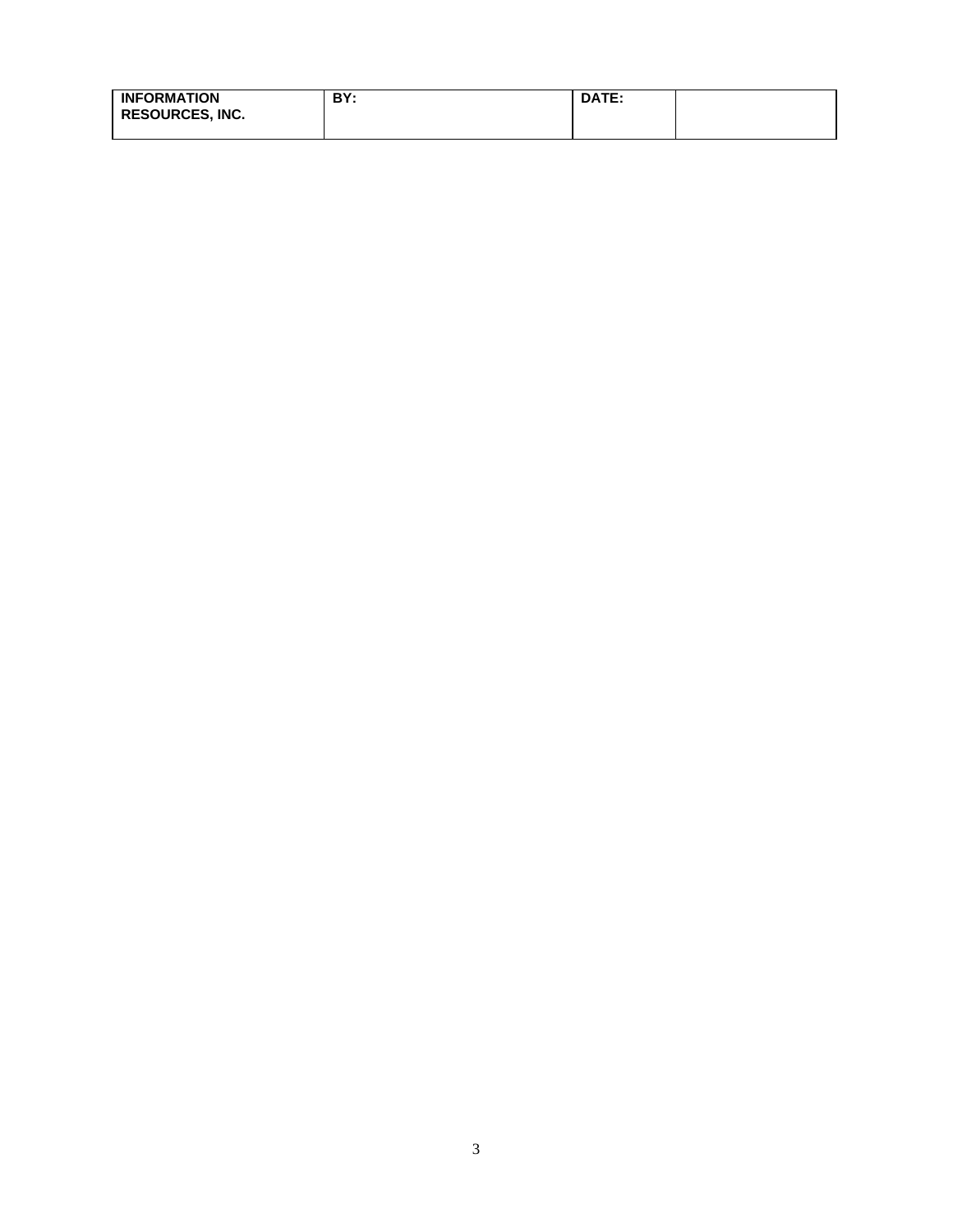# **Exhibit A: Project Description**

### **I. Project Working Title**

### **II. Primary Collaborator and Supporting Institution**

*Please list all contact information, including email address.*

Primary Collaborator:

Academic/Nonacademic Supporting Institution::

### **III. USDA/ERS Contact**

*List ERS contact or investigator(s), including contact information, branch, and division.*

### **IV. Specific Purpose and Expected Output**

*Please be as specific as you can; include conference presentations, journal articles, web postings, ERS publications and any other release of the findings. Please include this standard language in this section:*

Under no circumstances will any retailer-identifiable or manufacturer-identifiable information be released from this project. Anything published from this work will be an aggregated estimate based on regression analysis or cross-tabulated means. All manuscripts and talks will be cleared through ERS before submission or presentation.

### **Data Requirements**:

## **A. Type of Licensed Materials**

1. Indicate if any of the following types of data requested (check all that apply):

#### **Household Data**

- ☐ National Consumer Panel/Household Panel Demographic Data
- ☐ Trip National Consumer Panel/Household Panel Trip Transaction Data
- $\Box$  MedProfiler Survey covering a variety of individual issues including health opinions, health concerns, medical conditions, diet types, allergies and lifestyles.
- $\Box$  RX Pulse longitudinal Rx and OTC consumer based panel which monitors total Rx and OTC drug usage on an ongoing basis across key segments.

#### **Point-of-Sale Data**

- □ POS RMA Level
- □ POS Private Label
- □ POS Store Level
- □ Random Weight RMA Level
- □ Random Weight Store Level